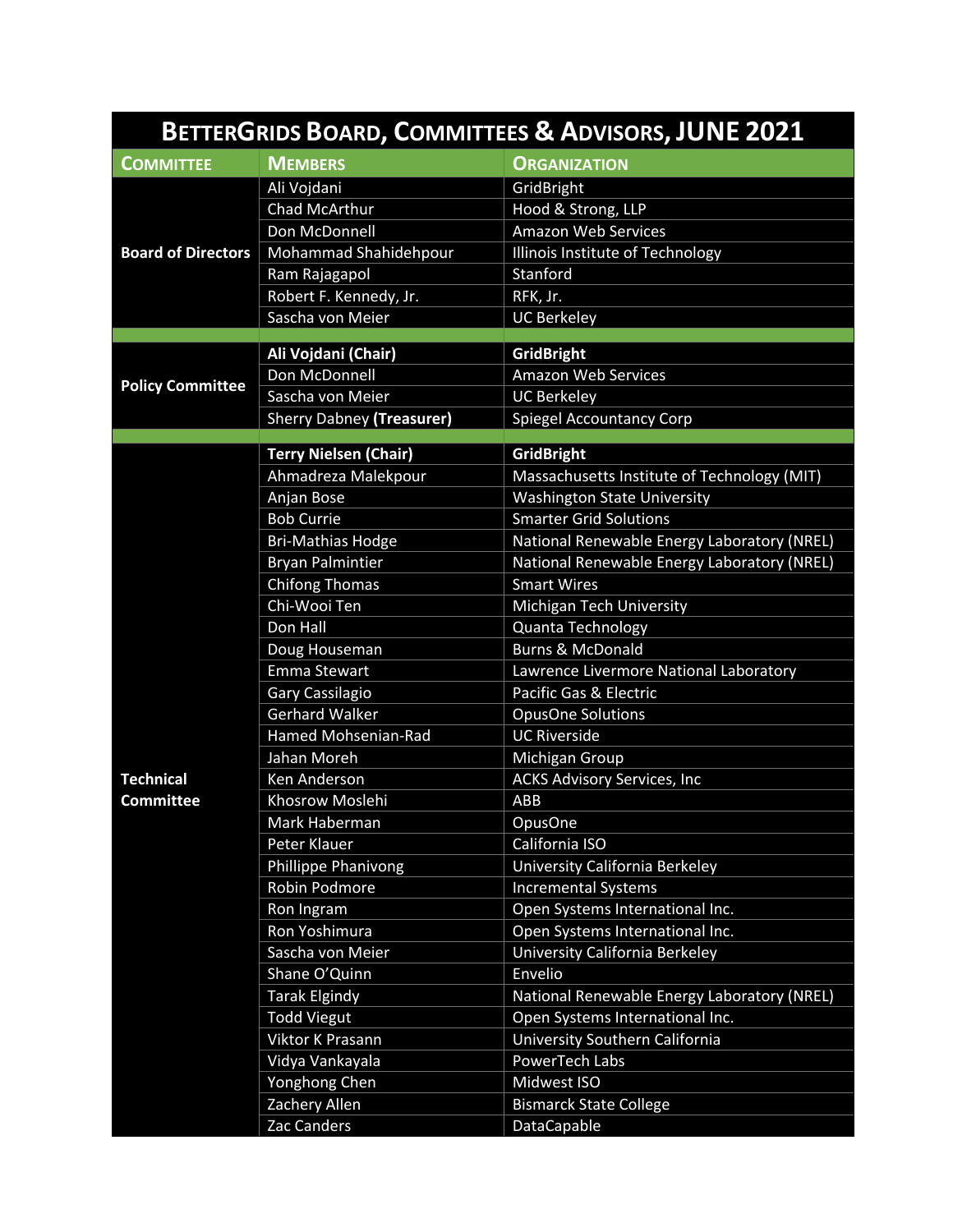| <b>Data Curation</b><br><b>Subcommittee</b> | Dariush Shirmohammadi (Chair)                               | GridBright                                 |
|---------------------------------------------|-------------------------------------------------------------|--------------------------------------------|
|                                             | Jason Lin                                                   | Rimation, Inc.                             |
|                                             | Kaye Hesemann                                               | GridBright                                 |
|                                             | <b>Peter Mackin</b>                                         | GridBright                                 |
|                                             | <b>Phillippe Phanivong</b>                                  | <b>UC Berkeley</b>                         |
|                                             | Shangyou Hao                                                | GridBright                                 |
|                                             | Vahraz Zamani                                               | GridBright                                 |
|                                             |                                                             |                                            |
|                                             | <b>Nickolay Makarov (Chair)</b><br><b>Bill Mullenmaster</b> | <b>GridBright</b>                          |
|                                             |                                                             | GridBright                                 |
| <b>Software Curation</b>                    | <b>Chad Cogswell</b>                                        | GridBright                                 |
| <b>Subcommittee</b>                         | Kaye Hesemann<br><b>Nick Orndorff</b>                       | GridBright                                 |
|                                             |                                                             | GridBright                                 |
|                                             | Meredith Kula                                               | GridBright                                 |
|                                             | Mike DeBoer                                                 | GridBright                                 |
|                                             | <b>Terry Nielsen (Chair)</b>                                | <b>GridBright</b>                          |
| <b>Secure Grid Data</b>                     | Ken Anderson                                                | <b>ACKS Advisory</b>                       |
| <b>Exchange</b>                             | Peter Klauer                                                | CAISO                                      |
| <b>Working Group</b>                        | <b>Zac Canders</b>                                          | DataCapable                                |
|                                             | Ziad Dassouki                                               | <b>ATCO</b>                                |
|                                             |                                                             |                                            |
|                                             | Ali Vojdani (Chair)                                         | <b>GridBright</b>                          |
| <b>Value-Added</b>                          | David Razavi                                                | GridBright                                 |
| <b>Services</b>                             | Nickolay Makarov                                            | GridBright                                 |
| Subcommittee                                | Robin Podmore                                               | <b>Incremental Systems</b>                 |
|                                             | <b>Terry Nielsen</b>                                        | GridBright                                 |
|                                             | <b>Don McDonnell (Chair)</b>                                | <b>Amazon Web Services</b>                 |
| <b>Outreach</b>                             | Ali Vojdani                                                 | GridBright                                 |
| <b>Committee</b>                            | George Gross                                                | University of Illinois at Urbana-Champaign |
|                                             | Stephen Callahan (Vice Chair)                               | GridBright                                 |
|                                             |                                                             |                                            |
|                                             | Ali Vojdani (Chair)                                         | <b>GridBright</b>                          |
| <b>Grant Committee</b>                      | Bahman Hoveida                                              | OSI                                        |
|                                             | Zac Canders                                                 | DataCapable                                |
|                                             | <b>Maria Contreras (Chair)</b>                              | <b>GridBright</b>                          |
| Administration                              | Ali Vojdani                                                 | GridBright                                 |
| <b>Committee</b>                            | Beeta Lecha                                                 | Independent                                |
|                                             | Sheela Ambre                                                | GridBright                                 |
|                                             |                                                             |                                            |
|                                             | Alain Steven                                                | GO15                                       |
|                                             | Alex Mogilevsky                                             | <b>CEATI</b>                               |
|                                             | Anil Pahwa                                                  | <b>NSF</b>                                 |
|                                             | <b>Bri-Mathias Hodge</b>                                    | <b>NREL</b>                                |
|                                             | Carl Blumstein                                              | CA Institute for Energy & Environment      |
|                                             | Carleton Coffrin                                            | <b>IEEE PES WG</b>                         |
|                                             | Hamed Mohsenian-Rad                                         | <b>IEEE PES WG</b>                         |